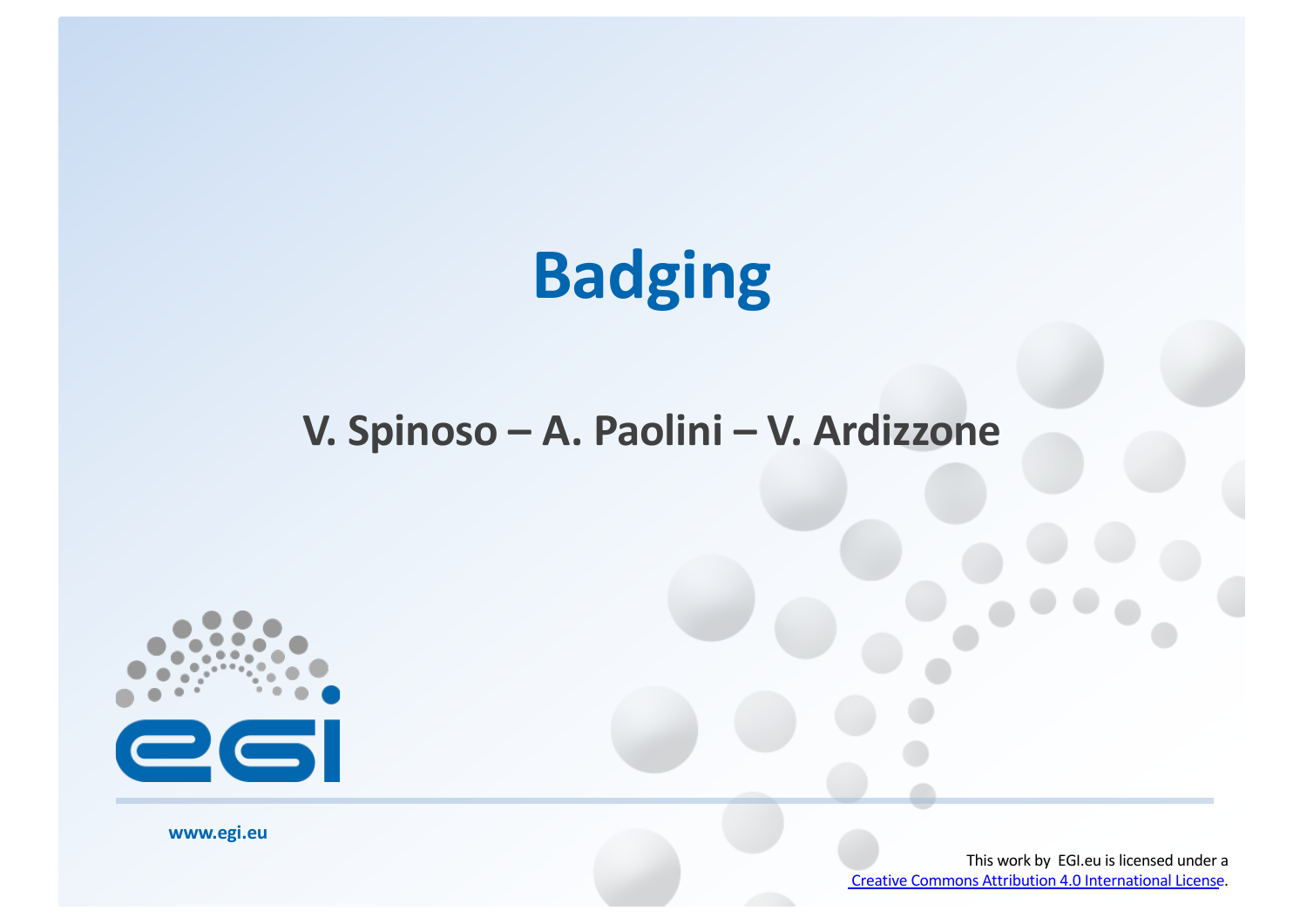

## **Badging**

- Main goal
	- classify well performing sites on a **quality level basis**
	- help **the final user** understanding the overall maturity/quality of a fully working fedcloud site

### **STEPS**

- **defining the parameters and their sources** è **first round OMB 2018-July**
- present the **updated scoring today based on the last proposal**
	- ≥98% AR running average over previous 3mo → first source is ARGO A/R
	- $-$  Running a supported/recent CMF  $\rightarrow$  generally OK with highly rated sites, difficult to include **in the badging criteria**
	- No long standing GGUS tickets around  $\rightarrow$  generally OK with highly rated sites
- **provide input** for a discussion on how we can refine the criteria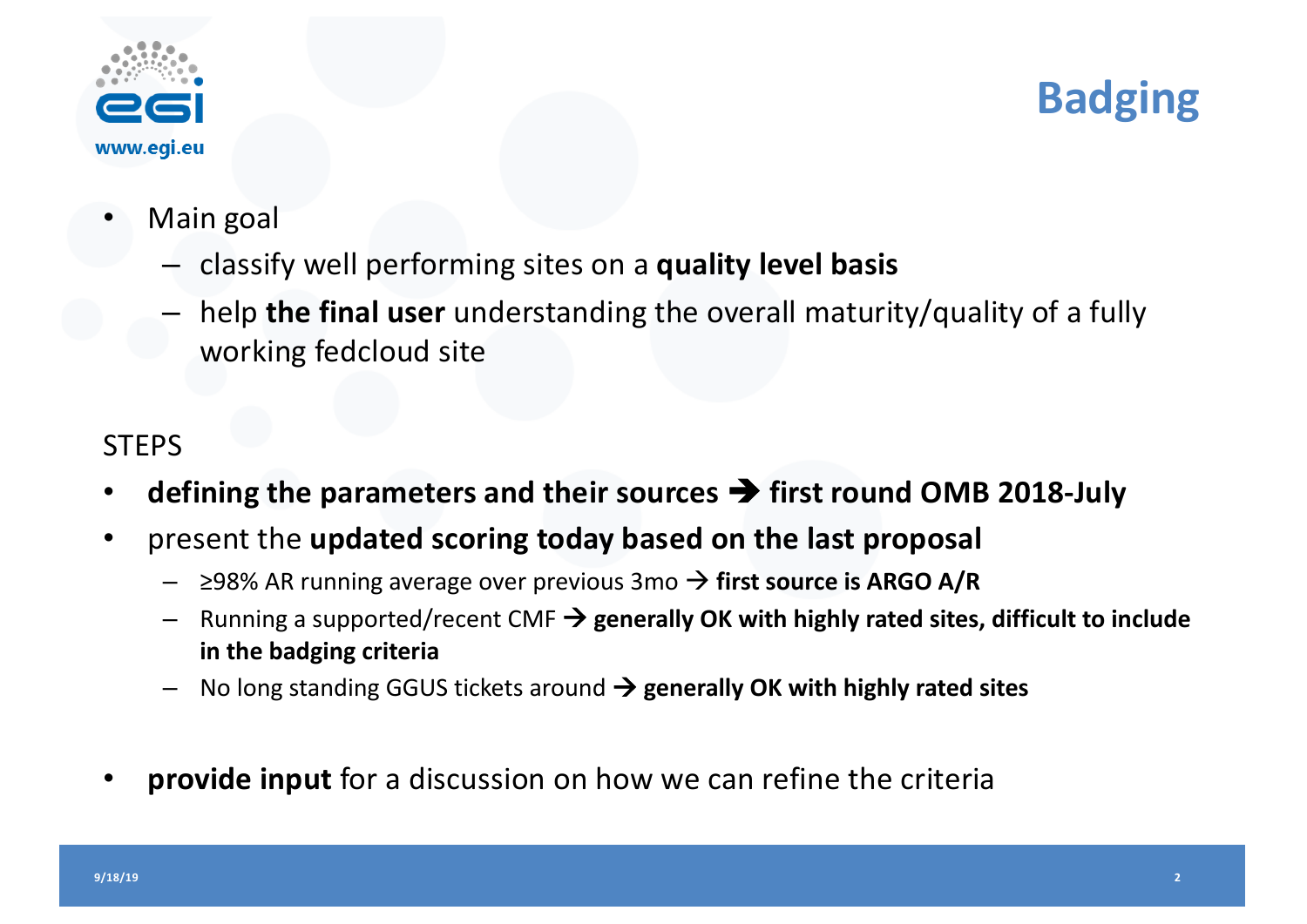



#### **STEPS**

- **defining the parameters and their sources** è **first round OMB 2018-July**
- present the **updated scoring today based on the last proposal**
	- ≥98% AR running average over previous 3mo à **first source is ARGO A/R**
- **provide input** for a discussion on how we can refine the criteria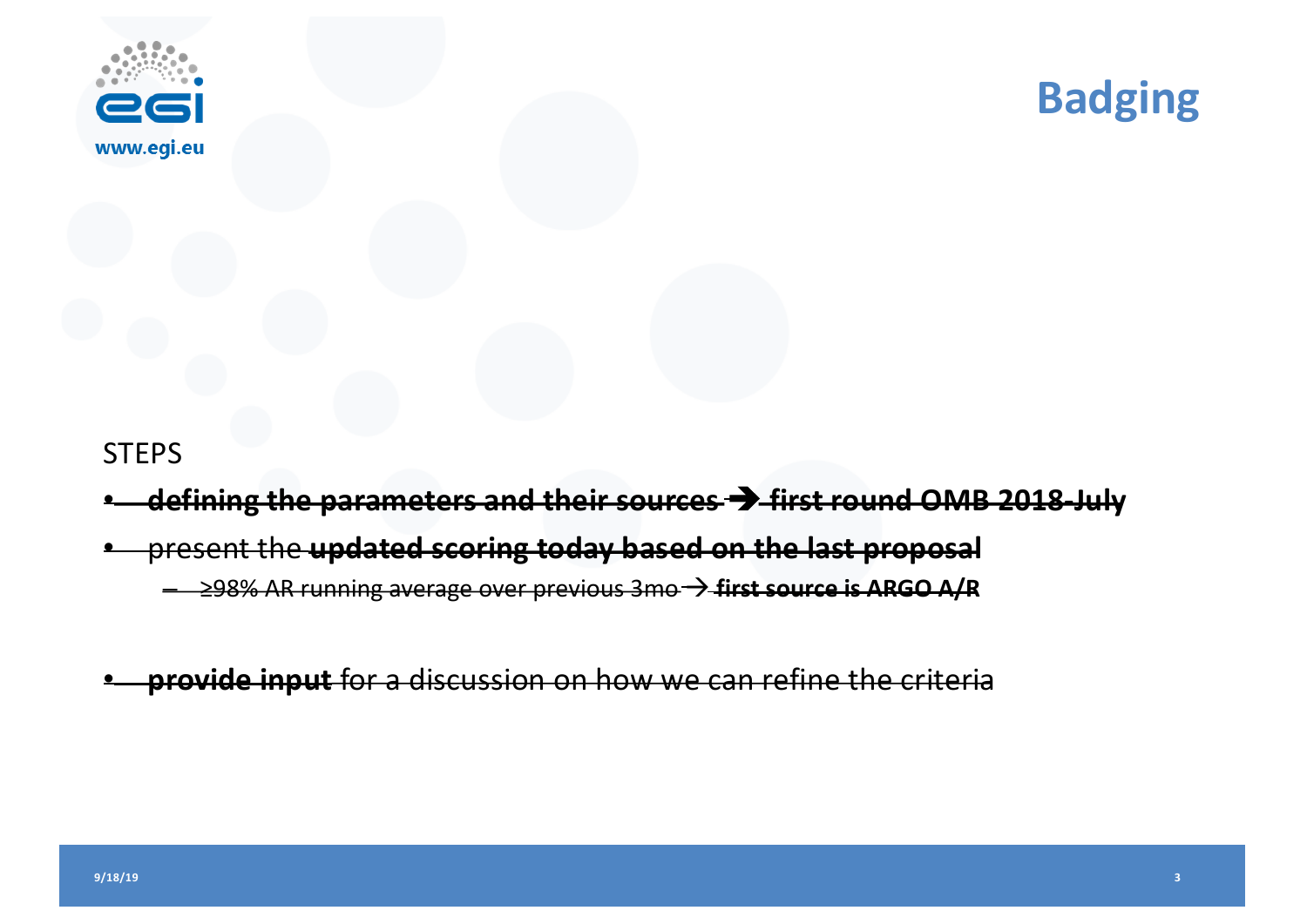



- Updates
	- org.openstack.nova monitoring is in production
	- UNIV-LILLE and GWDG-CLOUD are new, collecting stats, ready in August
- Criteria
	- Considering Jun-Jul-Aug 2019
	- Average avail >=98% AND average rel >=98%  $\rightarrow$  GOLDEN
	- Results...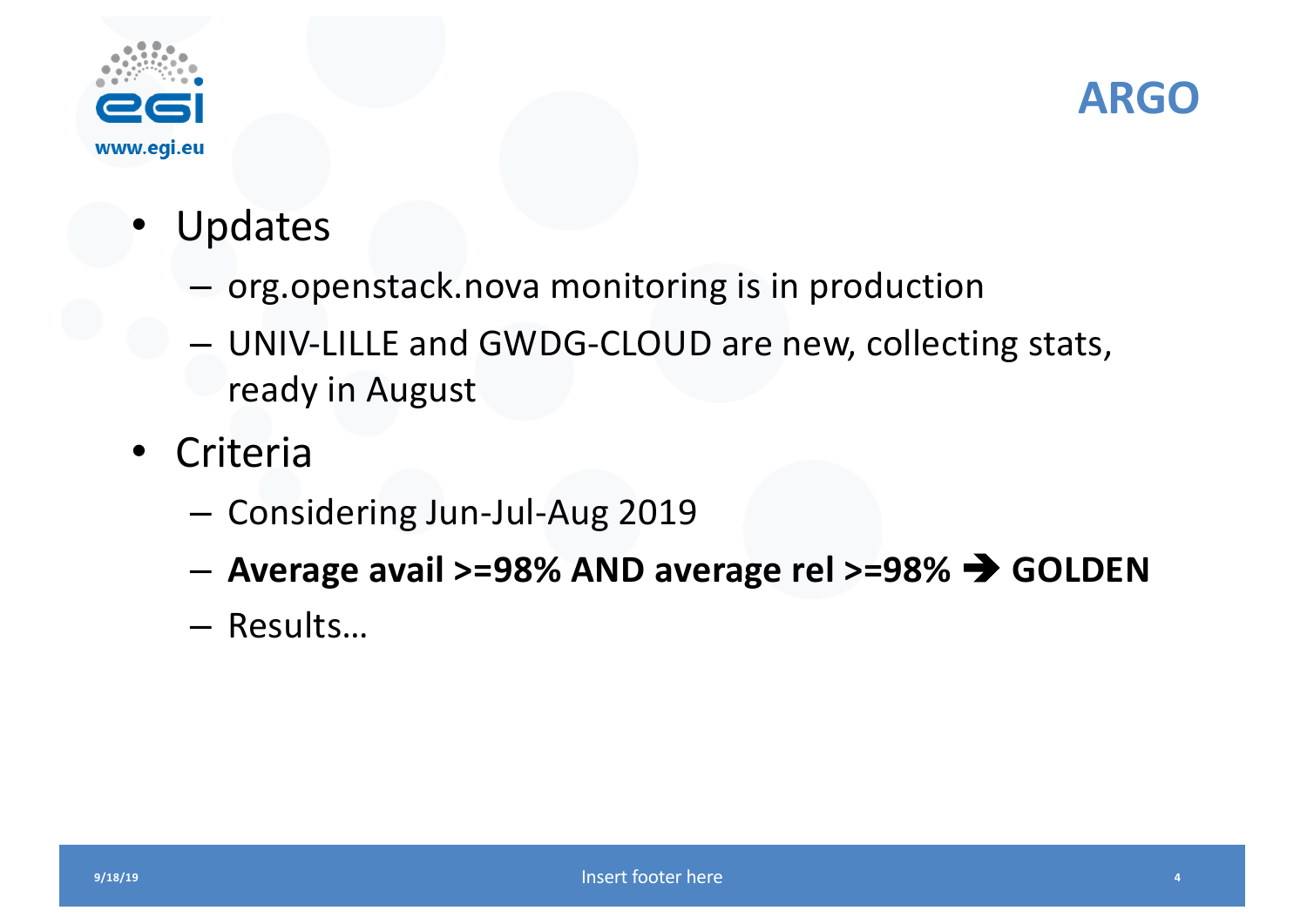

#### NOTES:

- In May: 7 of 21 (33%) sites were GOLDEN
- In Sept: 9 of 23 (39%) sites are GOLDEN
- http://argo.egi.eu/egi/report[ar/Critical/SITES?filter=FedC](http://argo.egi.eu/egi/report-ar/Critical/SITES?filter=FedCloud)loud

| Resource Centre               |
|-------------------------------|
| 100IT                         |
| <b>BEgrid-BELNET</b>          |
| <b>CESGA</b>                  |
| <b>CESNET-MCC</b>             |
| <b>CESNET-MetaCloud</b>       |
| <b>CLOUDIFIN</b>              |
| <b>CYFRONET-CLOUD</b>         |
| <b>DESY-HH → NEW!</b>         |
| HG-09-Okeanos-Cloud           |
| IFCA-LCG2                     |
| <b>IISAS-FedCloud</b>         |
| <b>IISAS-GPUCloud</b>         |
| <b>IISAS-Nebula</b>           |
| <b>IN2P3-IRES</b>             |
| <b>INFN-CATANIA-STACK</b>     |
| <b>INFN-PADOVA-STACK</b>      |
| NCG-INGRID-PT                 |
| <b>RECAS-BARI</b>             |
| <b>SCAI</b>                   |
| TR-FC1-ULAKBIM                |
| <b>UA-BITP</b>                |
| UNIV-LILLE $\rightarrow$ NEW! |
| <b>UPV-GRyCAP</b>             |
|                               |

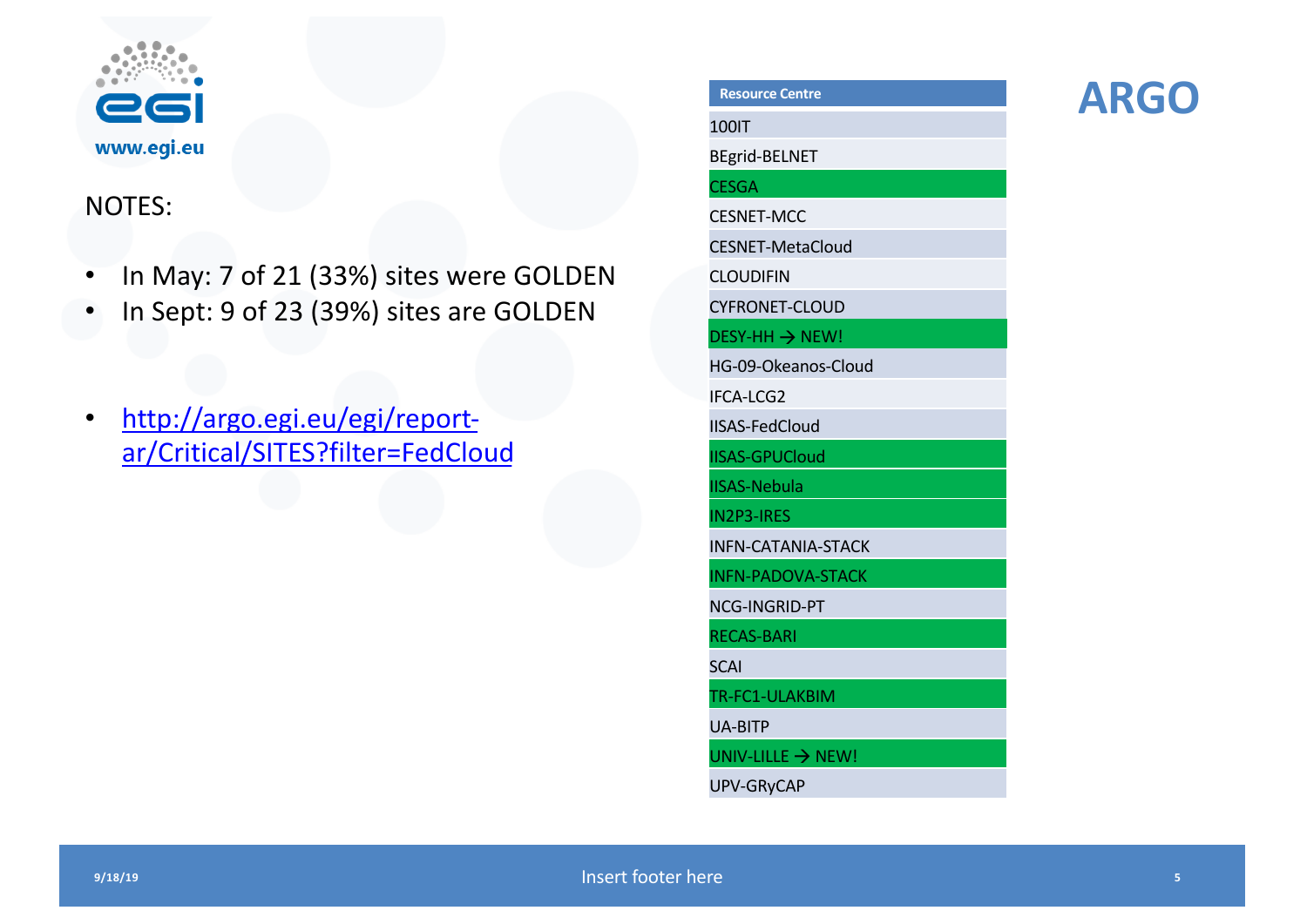

### **ARGO + Accounting**

- Should accounting be considered?
	- [https://accounting.egi.eu/cloud/sum\\_elap\\_processors/SITE/DATE/20](https://accounting.egi.eu/cloud/sum_elap_processors/SITE/DATE/2019/02/2019/4/egi/onlyinfrajobs/)19/ 02/2019/4/egi/onlyinfrajobs/
	- Requirement is: **minimal usage for 3 months from user VOs** (!=0) to be golden
		- A/R == «the site is *green*»
		- Accounting on user VOs >0 == «the site is *somehow really used»*
	- *Excluded: dteam, ops*
	- *Probably we could add more VOs to the exclusion list (fedcloud.egi.eu? training.egi.eu? )*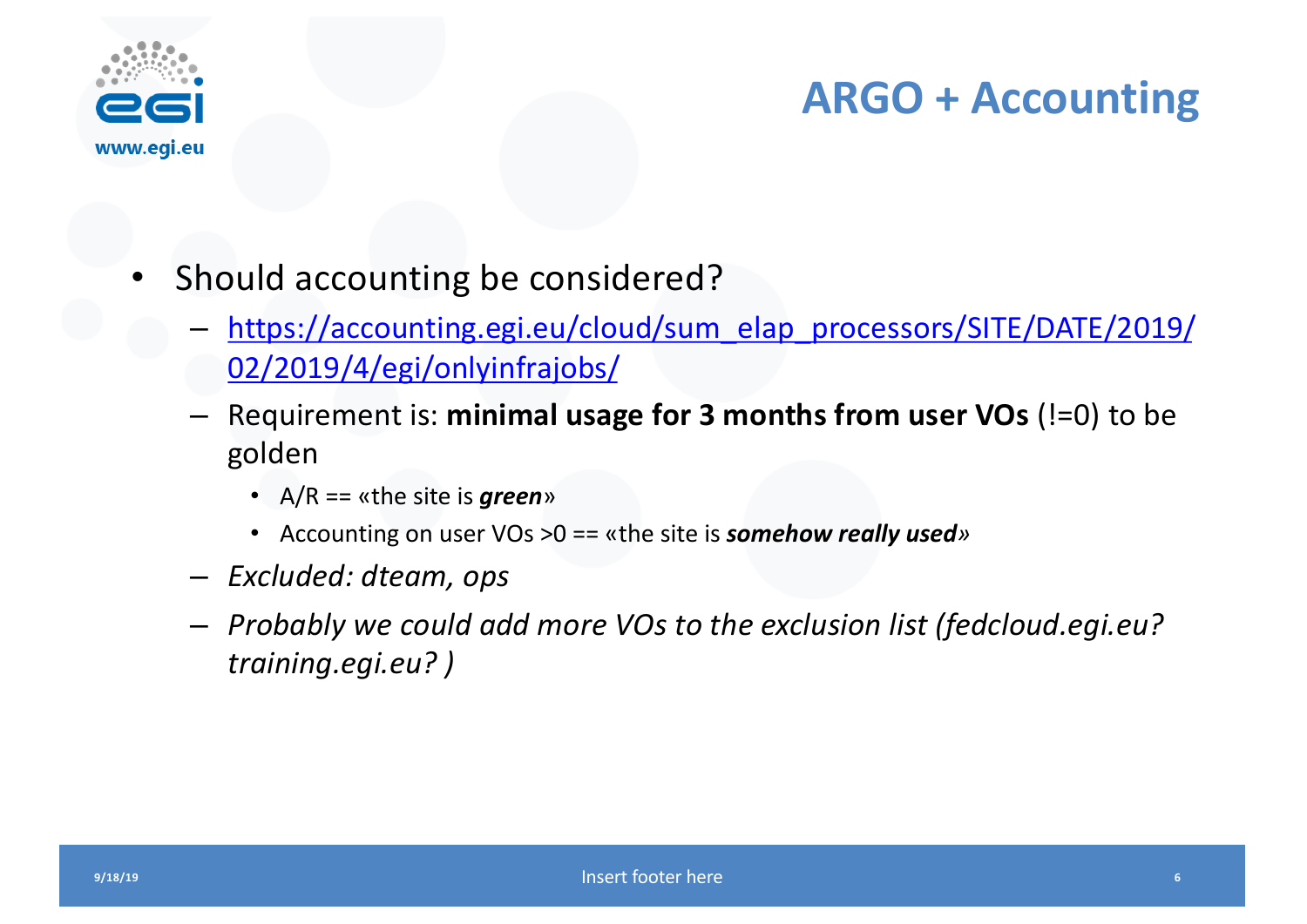#### **Resource Centre**

#### **www.** 100IT

BEgrid-BELNET

#### **CESGA**

CESNET-MCC

CESNET-MetaCloud

CLOUDIFIN

CYFRONET-CLOUD

DESY-HH -> NEW!

HG-09-Okeanos-Cloud

IFCA-LCG2

IISAS-FedCloud

IISAS-GPUCloud

ISAS-Nebula

IN2P3-IRES

INFN-CATANIA-STACK

INFN-PADOVA-STACK

NCG-INGRID-PT

RECAS-BARI

**SCAI** 

TR-FC1-ULAKBIM

UA-BITP

 $UNIV-LILLE \rightarrow NEW!$ 

UPV-GRyCAP

### **ARGO + Accounting**

- DESY excluded (new, != only in July for little usage)
- IISAS-Nebula excluded (last month = 0)
- UNIV-LILLE excluded (first accounting appeared in Aug)

Acounting portal, Sum Elapsed \* Num of processors for Jun->Aug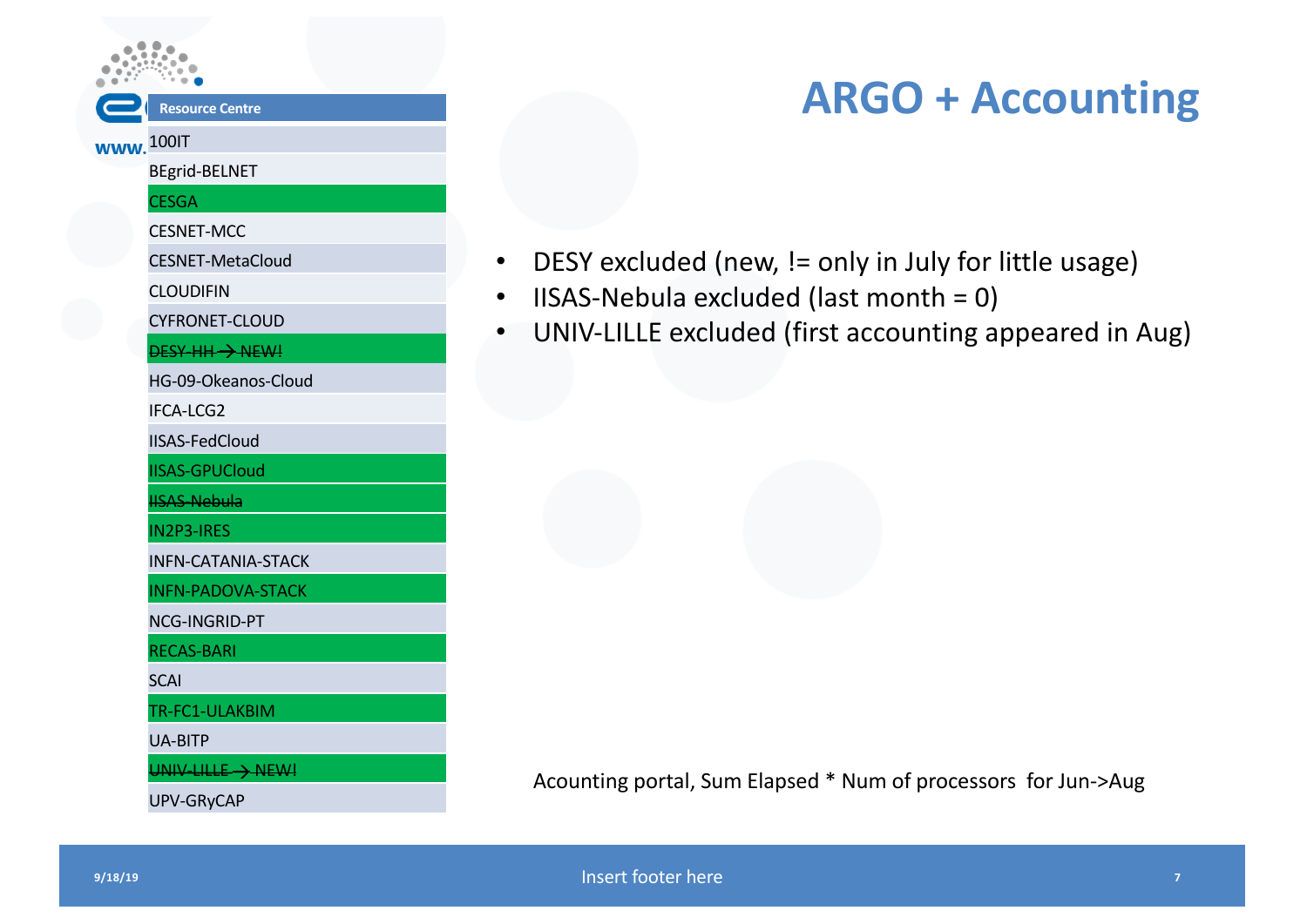

### **Proposal**

- Golden if
	- Average availability >=98% AND average reliability >=98% in last 3 months
	- Accounting >0 for user VOs (not in [dteam,ops])
	- Certification
- Next step
	- Development required to get information programmatically
	- Where should we place the badge?
	- Feedback welcome
		- On next requirements to include in the near future (see May OMB)
		- On the currently adopted schema